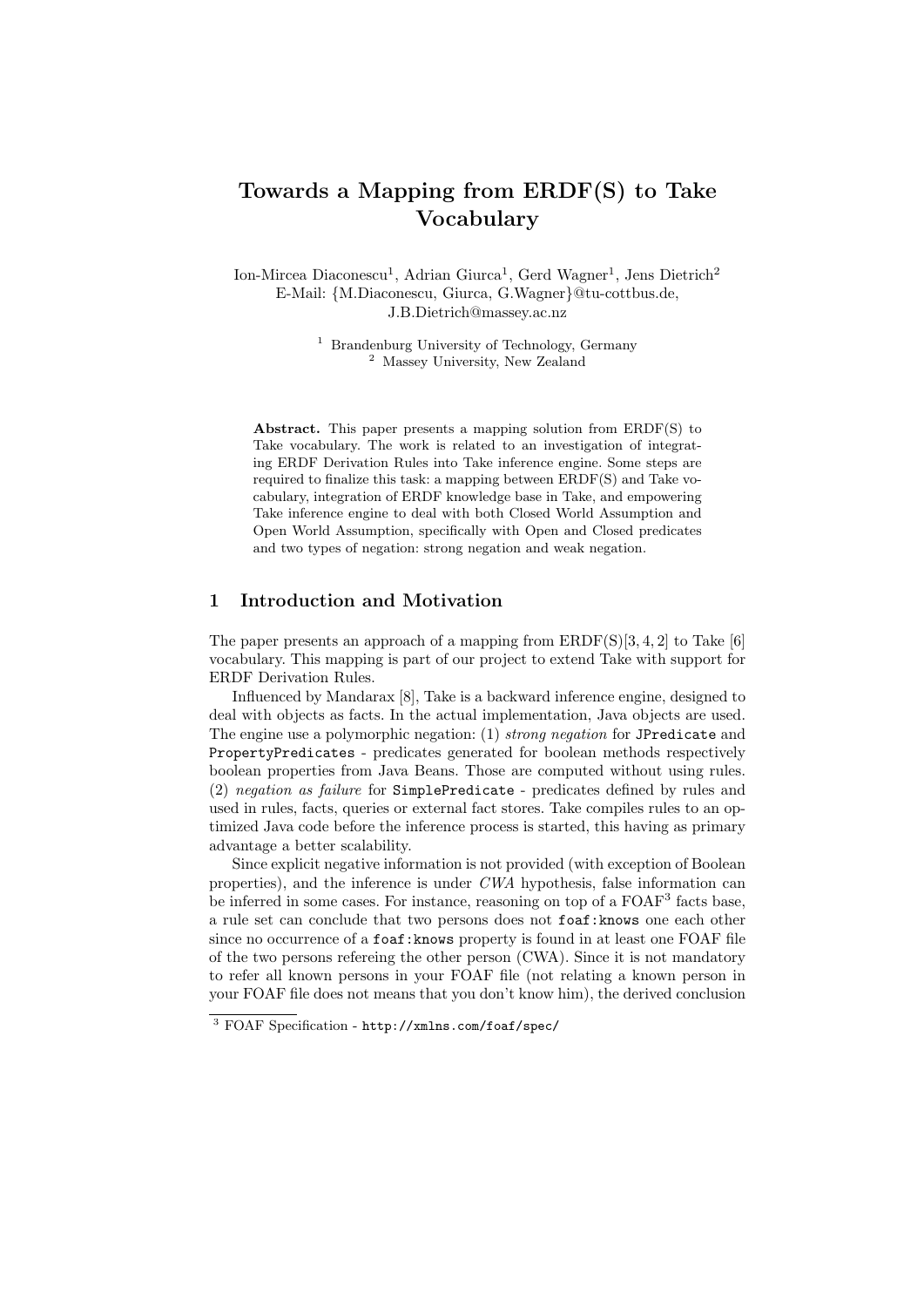might be not appropriate. In this example, it is obvious that foaf: knows can be represented as an Open Property.

Based on Partial Logic [7], ERDF comes to solve this problem by providing the possibility of expressing negated facts, and two types of negation in rules: strong negation and weak negation. Also it defines new types of classes and properties. In [9] detailed information and use cases are provided about those extensions and the rule language.

We are not aware of any substantial work regarding the mapping from ERDF (and implicitly  $RDF(S)[5]$ ) vocabularies to Java classes. Such a mapping is a key point towards mapping RDF/ERDF descriptions to Java objects. The next paper section deals with this issue tailored to the Take inference engine mechanism.

#### 2 Mapping ERDF Schemas to Take Vocabulary

#### 2.1 Resolving URI's to Java Identifiers

Since in ERDF Schemas classes and properties are defined by URI's, first step is to define a mapping from URI's to Java identifiers. The following rules define this mapping:

- 1. Using MD5<sup>4</sup> hashes, each URI is mapped to an unique ID. It will be prefixed with an  $\cdot$  ' (underscore), since Java identifiers cannot start with digits.
- 2. Optional, at the end of the identifier the local name (where is possible) is added. Additional, comments may be generated to improve readability.
- 3. The reversibility is obtained by storing each URI expressing a class or a property and its generated Java identifier.

Example 1. Mapping URI's to Java identifiers

http://example.org/voc/Person ⇒ \_35EDA2C34D57C09DCDB4D1544C674779\_Person http://example.org/v/Person  $\Rightarrow$  \_DD3A8FFF3850417783DC9651D86B0395\_Person

Using MD5 hashes, for each different URI a different signature is obtained. Two or many URI's may express the same concept (such as Person from the above example), but since different URI's are used, a distinct class or property is generated for each of them. The mapping from Java identifiers to ERDF classes/properties is implemented by using a Java Map.

#### 2.2 Mapping Classes and Properties

This section describes the mapping from ERDF classes and properties to Take vocabulary. The following rule expresses the general mapping from ERDF vocabulary to Java vocabulary:

<sup>4</sup> The MD5 Message-Digest Algorithm - http://www.ietf.org/rfc/rfc1321.txt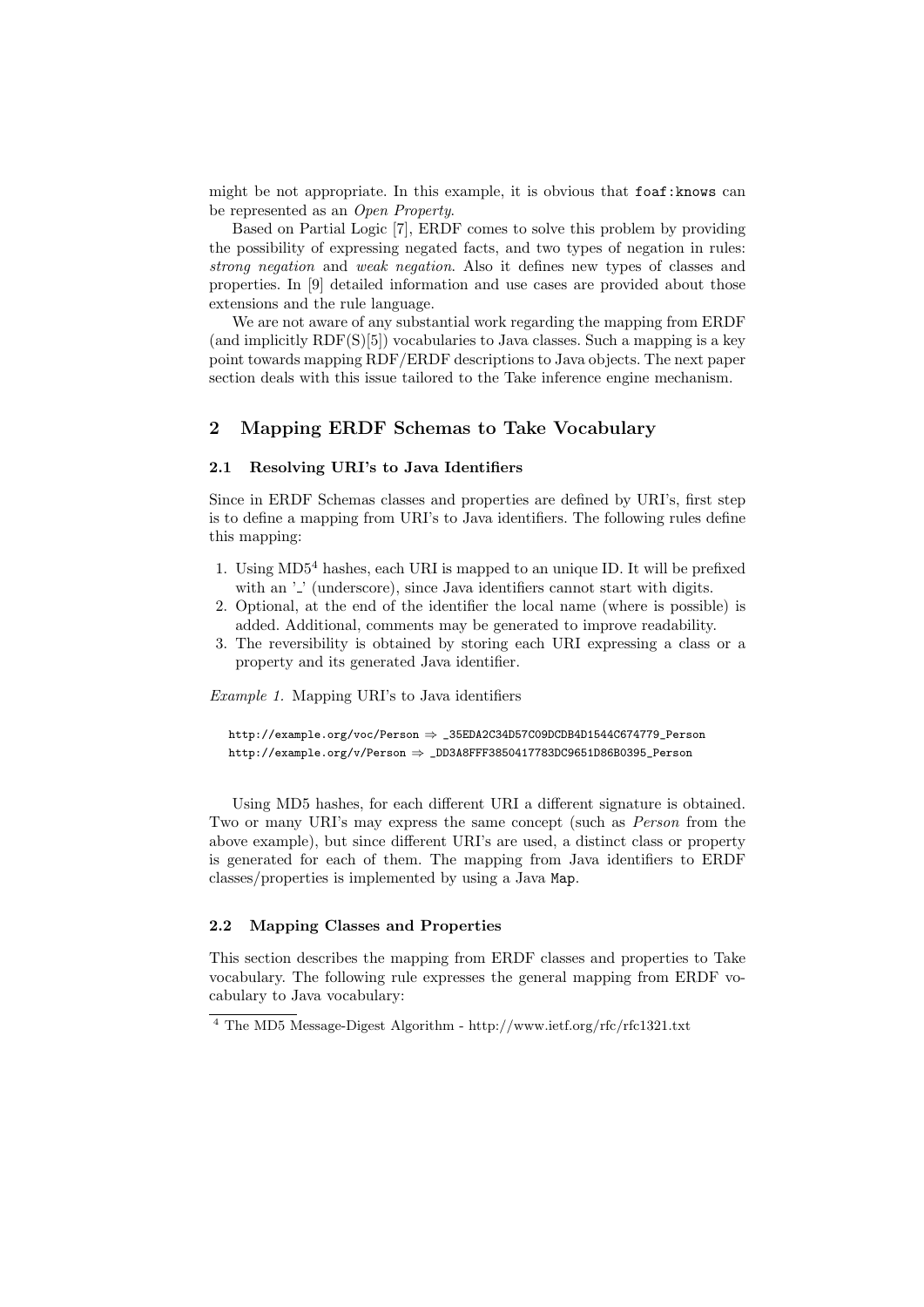Rule 1 (a) For each ERDF class a Java class is generated; (b) Each ERDF property maps to a Java property.

Example 2. Mapping classes and properties from ERDF(S) to Java Vocabulary

```
<erdf:Class erdf:about="http://example.org/v/Person"/>
<rdf:Property rdf:about="http://example.org/v/name">
  <rdfs:domain rdf:resource="http://example.org/v/Person" />
  <rdfs:range rdf:resource="http://www.w3.org/2001/XMLSchema#string" />
</rdf:Property>
// Class related URI: http://example.org/v/Person
public class _DD3A8FFF3850417783DC9651D86B0395_Person {
  // Property related URI: http://example.org/voc/name
 private Collection<String> _4D9F16067649DF5A90773F7D832D9122_name;
 public Collection<String> get_4D9F16067649DF5A90773F7D832D9122_name() {
   return this._4D9F16067649DF5A90773F7D832D9122_name;
 }
}
```
Each ERDF property maps in Java as a collection containing all values of that property. This allows to express multi-valued ERDF properties. Accessors are generated for each property. Adding an element to collection must be done by checking some constraints depending by the type of the added value (datatype or object type).

#### 2.3 Solving rdfs:range, rdfs:domain and rdfs:subClassOf relations

In ERDF multiple ranges are allowed for a property. Types are mapped according with their nature: (1) *datatype* mappings and (2) *object type* mappings.

Datatypes If all property ranges are datatypes then, according with RDF Semantics [1], the property type is the intersection of all those types. For compatible datatypes this intersection is defined, for all the rest the intersection will be an empty set and therefore the property will not be generated and an exception is thrown. Only datatypes defined by XML Schema datatypes <sup>5</sup> are allowed. A mapping from XML datatypes to Java types is defined <sup>6</sup>. All datatypes in Java will be expressed by using corresponding wrapper classes (e.g.Integer for int) and collections representing properties are parameterized with the corresponding wrapper class. The RDF datatype, rdf:XMLLiteral, maps to String type in Java.

Example 3. Mapping ranges for datatypes

```
<rdf:Property rdf:about="http://example.org/v/salary">
  <rdfs:range rdf:resource="http://www.w3.org/2001/XMLSchema#int" />
  <rdfs:range rdf:resource="http://www.w3.org/2001/XMLSchema#float" />
  <rdfs:range rdf:resource="http://www.w3.org/2001/XMLSchema#double" />
```
 $^5$  XML Schema Datatypes - http://www.w3.org/TR/xmlschema-2/  $\,$ 

 $^6\,$  XML datatypes mapping - http://java.sun.com/javaee/5/docs/tutorial/doc/bnazq.html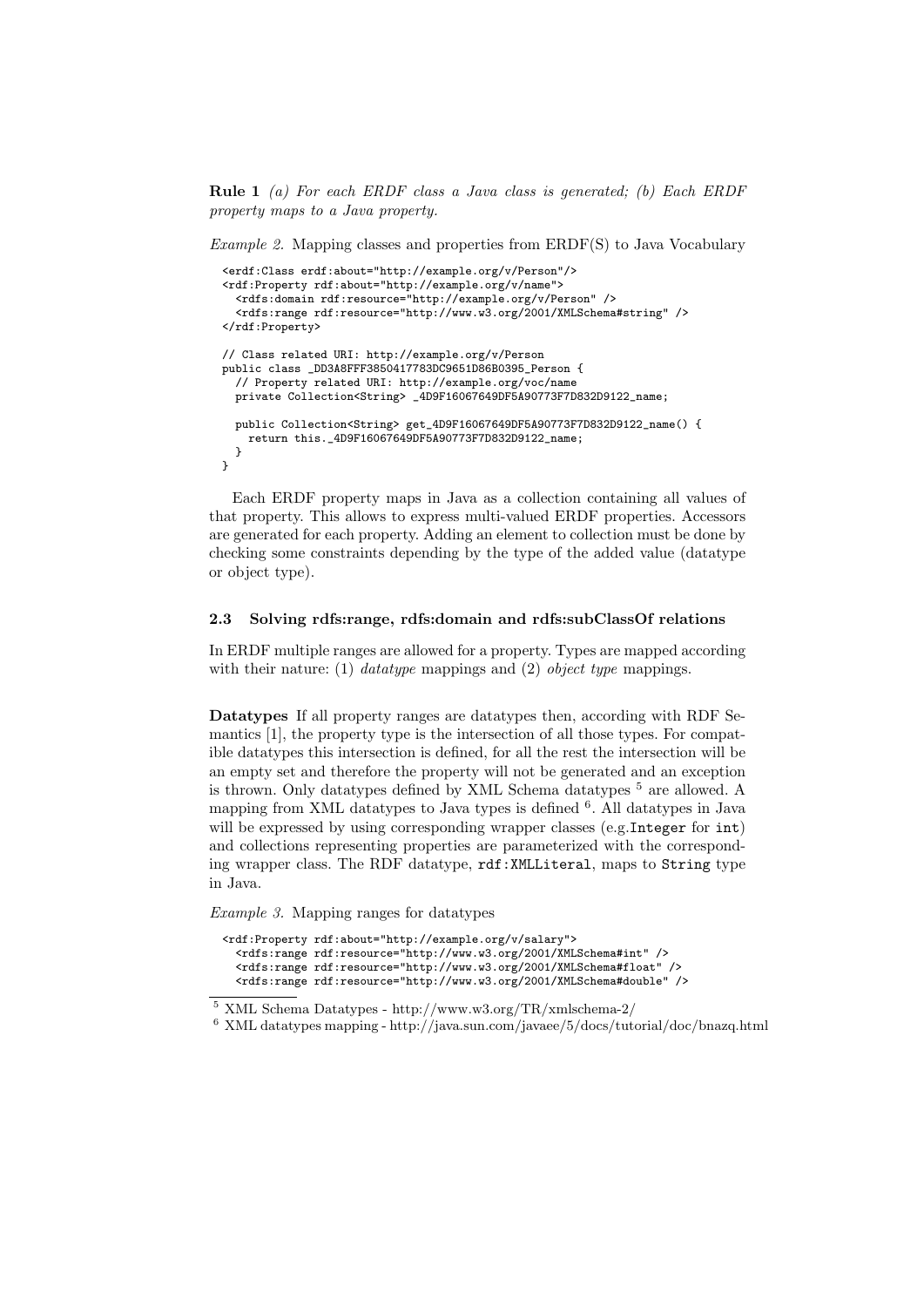```
<rdfs:domain rdf:resource="http://example.org/v/Employee" />
</rdf:Property>
public class _f2989a52fddb17fa72653625cd9c0374_Employee {
 private Collection<Integer> _93ad619912a976c6c56623d3c6b73491_salary;
 public Collection<Integer> get_93ad619912a976c6c56623d3c6b73491_salary() {
   return this._93ad619912a976c6c56623d3c6b73491_salary;
 }
}
```
Since the Take engine manages itself properties having type Collection, we just have to define a get method which returns the collection. Before adding new values for a specific property, some constraints have to be verified (e.g. do not have the same value many times). An implementation of Collection (i.e. extending ArrayList by overriding the add method) is provided.

Example 4. Implementing DatatypeArrayList

```
public class DatatypeArrayList extends ArrayList<Object> {
 public boolean add(Object value) {
   if(!this.contains(value)) {super.add(value); return true;}
   return false;
 }
}
```
Object types All types which are not XML datatypes are considered object types. In this case, a proper intersection solution cannot be defined using an automatic method. When a single range is defined for a ERDF property, the collection will be parameterized with that type. If many ranges are used for the same property, then the collection representing the property is parameterized with the Java super type Object. The intersection of ranges is resolved at runtime by the add method, checking if the value wanted to be added is instance of all types expressed by its rdfs:range occurrences. For object types, we define a new Collection implementation, ObjectArrayList, which will be used to instantiate all object properties from our Java classes.

#### Example 5. Implementing ObjectArrayList

```
public class ObjectArrayList extends ArrayList<Object>{
  private ArrayList<String> types;
  public ObjectArrayList(ArrayList<String> types) {this.types = types;}
  public boolean add(Object value) {
    boolean valid = true;
    for(int i=0;i<types.size();i++) {
      try {
        valid = valid && (Class.forName(types.get(i)).isInstance(value));
      }catch(Exception e){System.out.println(e.toString());}
    \mathbf{r}if(valid) {super.add(value); return true;}
   return false;
 }
}
```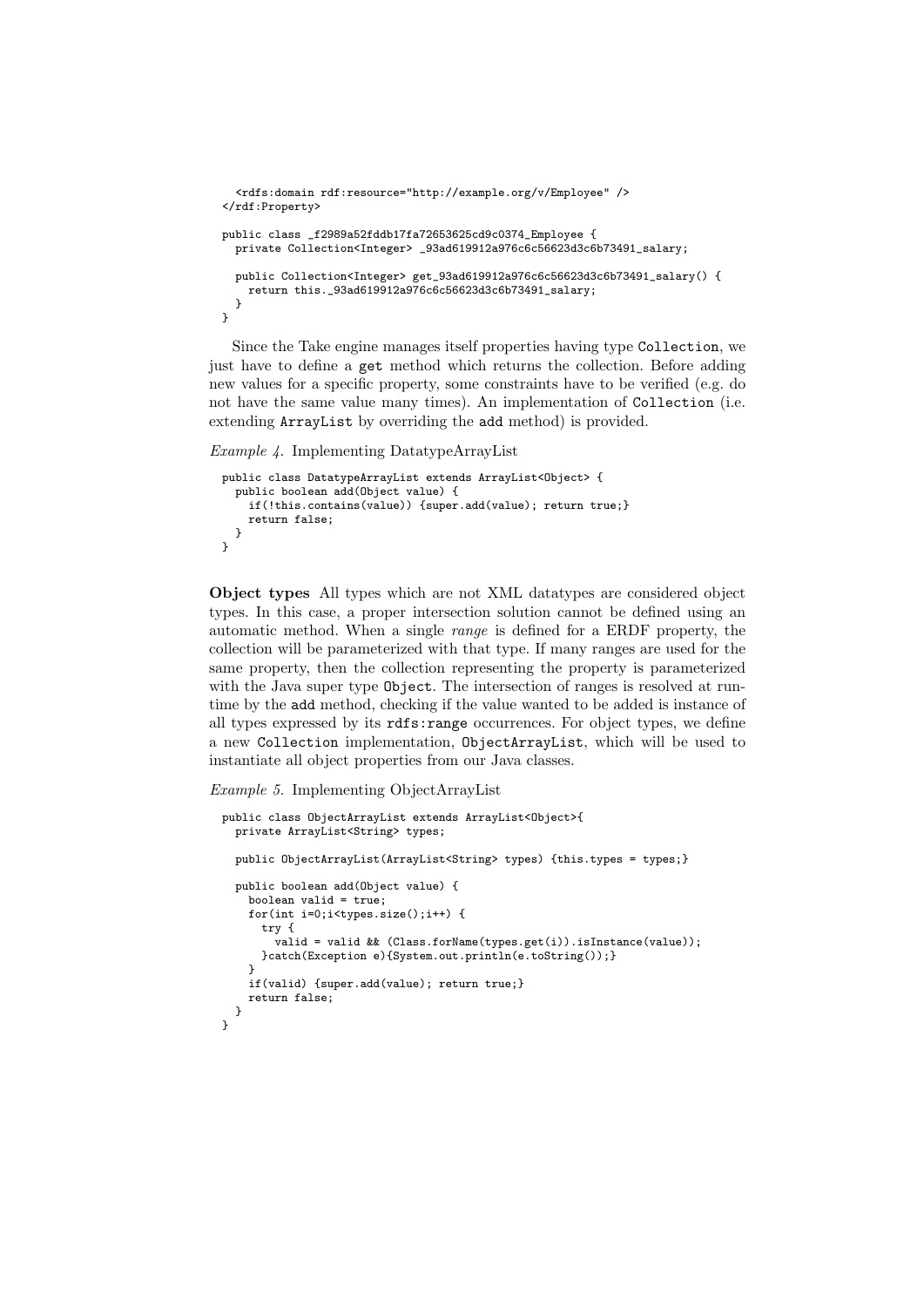Mapping rdfs:domain Unlike in Java, ERDF properties are global and applies to all classes defined as their domains. The proposed mapping creates a property with the same name in each class appearing in their rdfs: domain occurrences.

Example 6. Mapping properties having multiple domains

```
<erdf:Class erdf:about="http://example.org/v/Person" />
<erdf:Class erdf:about="http://example.org/v/City" />
<rdf:Property rdf:about="http://example.org/v/name" />
  <rdfs:range rdf:resource="http://www.w3.org/2001/XMLSchema#string" />
  <rdfs:domain rdf:resource="http://example.org/v/Person" />
  <rdfs:domain rdf:resource="http://example.org/v/City" />
</rdf:Property>
public class _dd3a8fff3850417783dc9651d86b0395_Person {
 private Collection<String> _ba6a578397a5a376500712b8cb11e9e9_name;
<sub>}</sub>
public class _0545f96c913977fbf95b0c52de54d6af_City {
 private Collection<String> _ba6a578397a5a376500712b8cb11e9e9_name;
}
```
Mapping rdfs:subClassOf Since Java does not allows multiple inheritance, but ERDF supports that by using rdfs:subClassOf property, we need to emulate multiple inheritance by using Java interfaces. The following rule defines the multiple inheritance approach:

**Rule 2** (a) For each class implied in an inheritance chain, an empty interface is generated; (b) Each class from the inheritance chain must implements all interfaces corresponding to its superclasses;  $(c)$  Each class implied in the inheritance chain contain a copy of all properties (and corresponding accessors and comments) of its superclasses.

This methodology allows the usage of the Java operator instanceof for emulating multiple inheritance. All generated interfaces does not contains methods and are used only for the above purpose.

#### 2.4 Expressing Closed, Open and Partial Properties and classes

ERDF specializes its classes and properties as closed, open or partial. Such a classification is important during the inference process (OWA or CWA may applies depending on the classification). The mapping uses Java annotations as a solution for classifying classes and properties. The following annotations are defined: (1)  $\mathcal{C}$  closed - meaning *closed* class and/or property; (2)  $\mathcal{C}$  open - to express open class and/or property; (3)  $\Phi$ partial - denoting partial class and/or property. The default annotation is @open. Using Java annotation provides us an elegant solution for identifying types of classes and properties.

Example 7. Annotating properties

```
<erdf:Class rdf:about="http://example.org/v/Person" />
<erdf:ClosedProperty rdf:about="http://example.org/v/authorOf" />
  <rdfs:range rdf:resource="http://example.org/v/Publication" />
```